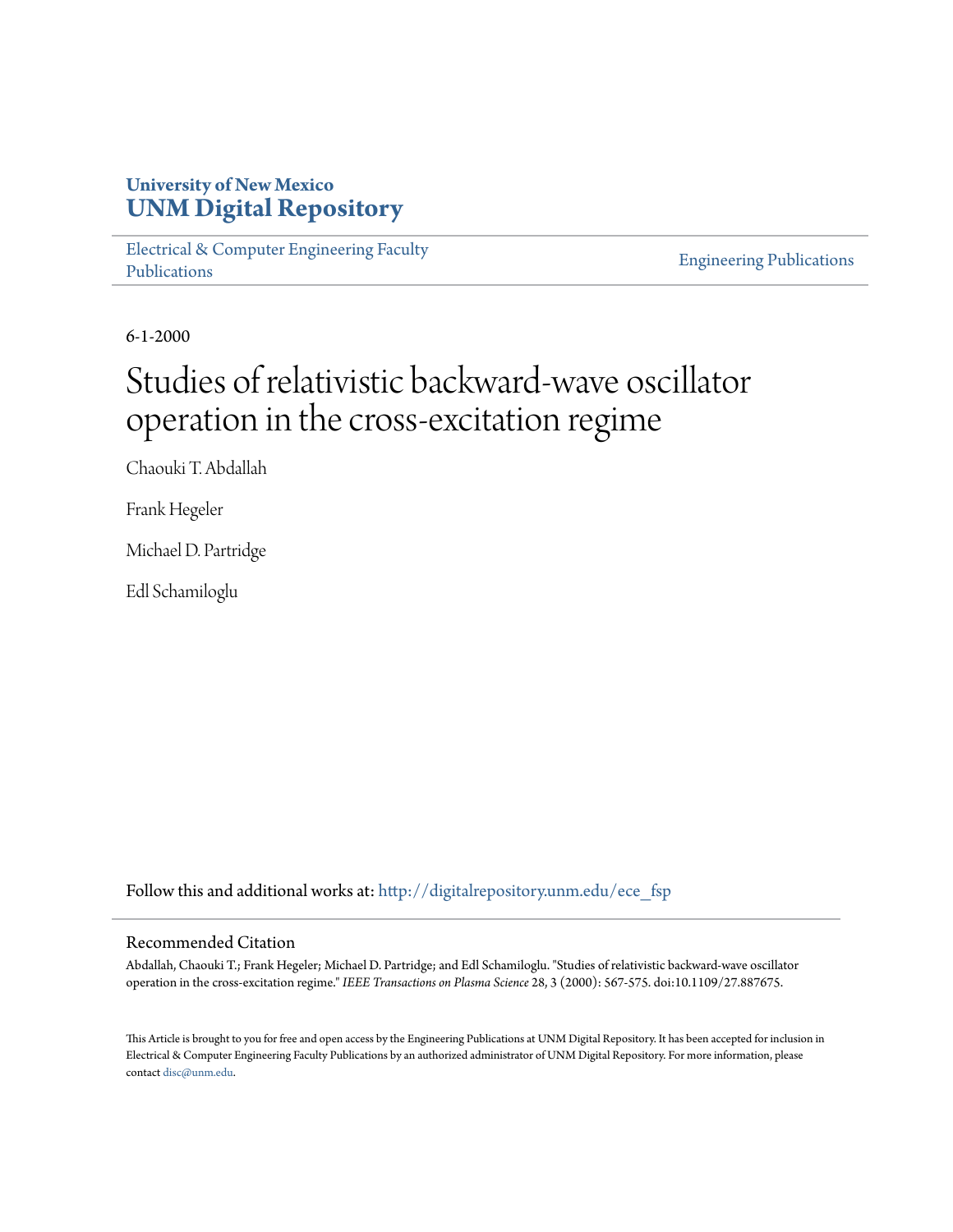# Studies of Relativistic Backward-Wave Oscillator Operation in the Cross-Excitation Regime

Frank Hegeler*, Member, IEEE*, Michael D. Partridge*, Student Member, IEEE*, Edl Schamiloglu*, Senior Member, IEEE*, and Chaouki T. Abdallah*, Senior Member, IEEE*

*Abstract—***We first reported the operation of a relativistic backward-wave oscillator (BWO) in the so-called cross-excitation regime in 1998. This instability, whose general properties were predicted earlier through numerical studies, resulted from the use of a particularly shallow rippled-wall waveguide [slow wave structure (SWS)] that was installed in an experiment to diagnose pulse shortening in a long-pulse electron beam-driven high-power microwave (HPM) source. This SWS was necessary to accommodate laser interferometry measurements along the SWS during the course of microwave generation. Since those early experiments, we have studied this regime in greater detail using two different SWS lengths. We have invoked time-frequency analysis, the smoothed-pseudo Wigner–Ville distribution in particular, to interpret the heterodyned signals of the radiated power measurements. These recent results are consistent with earlier theoretical predictions for the onset and voltage scaling for this instability. This paper presents data for a relativistic BWO operating in the single-frequency regime for two axial modes, operating in the cross-excitation regime, and discusses the interpretation of the data, as well as the methodology used for its analysis. Although operation in the cross-excitation regime is typically avoided due to its poorer efficiency, it may prove useful for future HPM effects studies.**

*Index Terms—***Cross-excitation instability, high power microwaves, joint time-frequency analysis, mode competition, relativistic BWO.**

### I. INTRODUCTION

**S**INCE THE 1970's [1] there has been growing interest in the development of high-peak power microwave (HPM) devices driven by intensive relativistic electron beams, beginning with the backward wave oscillator (BWO). Kurilko *et al.* [2] presented the first comprehensive theoretical analysis describing the operation of an intense relativistic electron beamdriven BWO that was later expanded by Swegle and colleagues [3], [4]. Recently, Levush *et al.* [5] developed a theory of BWO operation that incorporates finite-length effects of the slow wave structure (SWS), in particular the effects of reflections of the microwaves at both ends of the device. Subsequent experiments and electromagnetic particle-in-cell (PIC) simulations by Moreland *et al.* [6] elucidated the role of finite length effects on both

The authors are with the Department of Electrical and Computer Engineering, University of New Mexico, Albuquerque, NM 87131 USA (e-mail: edl@eece.unm.edu).

Publisher Item Identifier S 0093-3813(00)06060-4.

microwave frequency and generation efficiency. In their work, Moreland *et al.* noted that a phase shift between the first and zeroth spatial harmonics plays a critical role in determining the operating characteristics of a finite-length BWO. Vlasov *et al.* [7] further studied this effect using a nonlinear model.

In their analysis, Levush *et al.* describe several operating regimes of intense relativistic electron beam-driven BWO's that strongly depend on the length of the beam–microwave interaction region (i.e., the number of ripple periods comprising the SWS) and the reflection coefficients at the ends. By sufficiently varying either the reflection coefficients or the beam parameters, mode competition can occur whereby two frequencies can be generated simultaneously. In particular, three parameters are considered in detail: a normalized length  $k_*L$ , the ratio of the beam current to start-oscillation current  $\chi = I_{\text{beam}}/I_{st}$ , and the reflection coefficient  $R$  at the downstream end of the SWS (the reflection coefficient at the upstream end is assumed to be 1.0 at the cutoff waveguide inlet to the electrodynamic system). Regarding the normalized length,  $k_{\ast}$  is the resonant wavenumber, defined by the intersection of the Doppler line with the cold SWS dispersion curve, and  $L$  is the physical length of the SWS. For a fixed-length SWS, the normalized length can still vary through changes in beam energy (caused in turn by changes in diode voltage) that will affect  $k_{*}$ . Fig. 1 shows the dispersion relation of the UNM long pulse BWO with a uniform SWS at the  $TM_{01}$  mode. As the beam voltage decreases, the resonant wavenumber  $k_{\ast}$  increases in order to preserve the intersection of the beam structure dispersion relation.

The value of  $k_{\ast}$  determines whether the BWO operates in a steady, single frequency regime or in a multifrequency regime characterized by instabilities that result from over-bunching of the electron beam (see Fig. 2). An additional regime exists where the start current and gain of one mode is modified by the presence of another saturated mode, enabling the second mode to compete with the first. Levush *et al.*refer to this regime as the "cross-excitation instability" regime. If the amplitudes of the two modes are approximately the same, the total power output and efficiency of the BWO are essentially unchanged, but no single-frequency equilibrium is achieved. If the second mode has a considerably larger amplitude, the first mode will be suppressed and a noticeable jump in efficiency, power output, and frequency will occur as the second mode reaches saturation. (The nonlinear excitation of parasitic modes in the context of gyrotrons was discussed by Nusinovich [8], and the essence of the cross-excitation instability can be understood in the context of the framework he describes.)

Manuscript received December 17, 1999; revised May 2, 2000. This work was supported through a High Energy Microwave Devices Consortium funded by an AFOSR/DOD MURI Grant and administered through Texas Tech University. The acquisition of some microwave diagnostic components was funded by an FY'99 AFOSR DURIP Grant.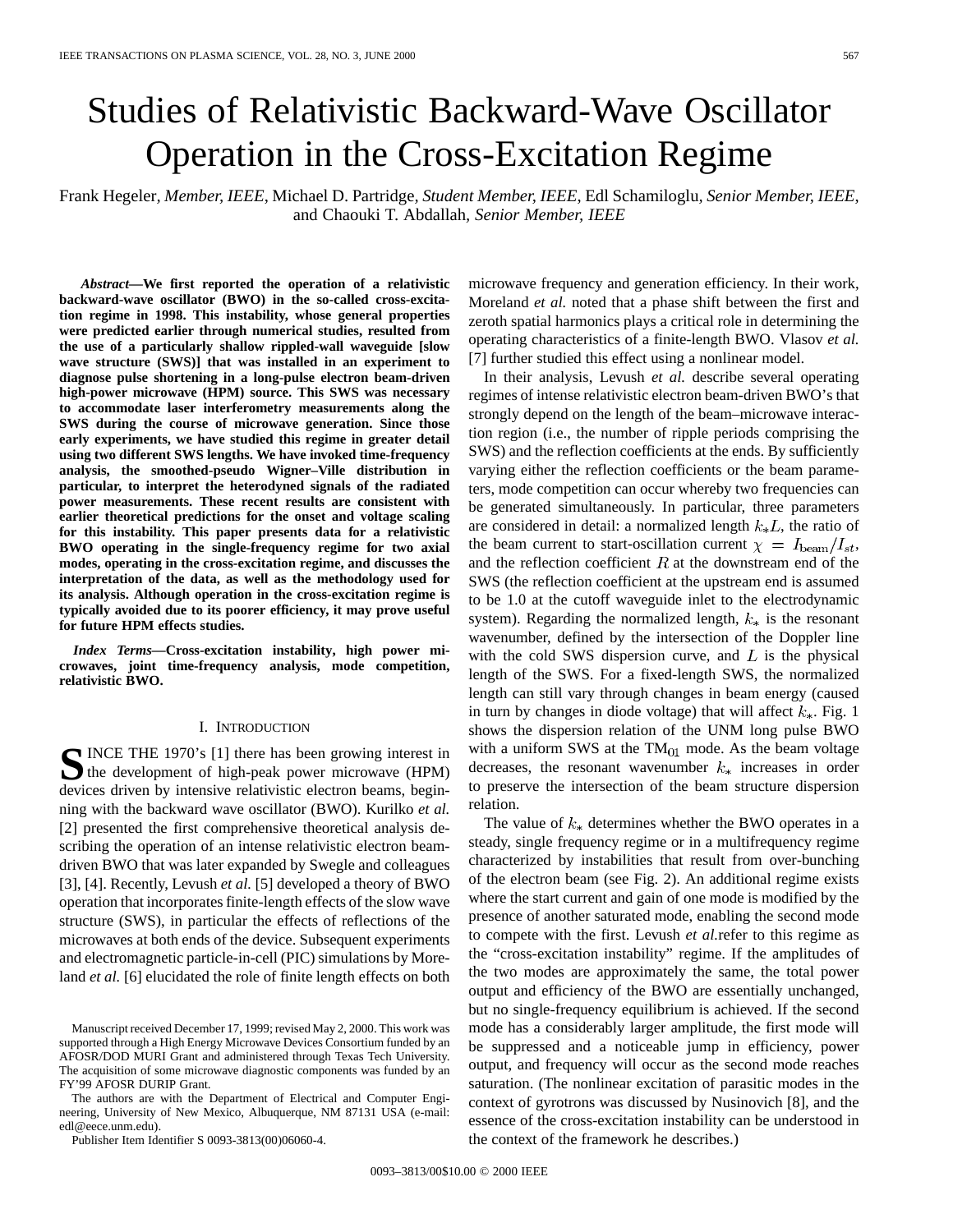

Fig. 1. The "cold" SWS dispersion relation of the UNM long pulse BWO at the TM $_{01}$  mode. The resonant wavenumber  $k_{*}$  is defined by the intersection of the Doppler line with the cold SWS dispersion curve. (top) General overview. (bottom) Zoomed-in view of the SWS dispersion relation.

This paper describes the experimental observation of a long-pulse relativistic BWO operating in the single-frequency regime at two different axial modes, as well as it sweeping through the cross-excitation regime. The cross-excitation instability was alluded to as one of several mechanisms that could explain a frequency change during a power dip in an earlier BWO experiment [9], resulting in pulse shortening. The first observation of this instability where the appropriate scaling was demonstrated was reported by us in [10]. Since then, significant progress has been made in both the analysis of the measurements and in controlably operating in and out of this regime. Time-frequency analysis has proven to be invaluable in characterizing operation in the cross-excitation regime, both for a 10- and 12-period SWS. The remainder of this paper is organized as follows. Section II describes the experimental setup for the high-power microwave source, including the SWS configuration, and the microwave power and frequency diagnostics. Section III introduces the joint time-frequency analysis (JTFA) used to interpret the experimental data. Section IV presents the data and Section V discusses the conclusions. In the Appendix, both the Wigner–Ville (WV) and the smoothed-pseudo-WV distributions are described in more detail.

#### II. EXPERIMENTAL SETUP

The studies reported in this paper were conducted using the University of New Mexico (UNM) long-pulse BWO



Fig. 2. Regions of BWO operation in the universal current-normalized length parameter space for a reflection coefficient of 0.7 at the downstream end of the SWS. The region of cross excitation will widen with a larger reflection coefficient. The vertical lines at the normalized lengths of 34.5, 35.2, 35.5, and 35.9 mark the positions of the experimental regimes with a 10-period SWS as shown as in Figs. 13, 9, 10, and 12, respectively. (The universal start current for this BWO can only be estimated, and thus, the exact value is unknown.) An overbunch instability regime exists in the area above the critical current.

experiment, shown schematically in Fig. 3. An electron beam is emitted from an annular knife-edge graphite cathode, and is guided by a magnetic field of 2 T through various SWS configurations onto a beam dump. All data presented in this paper have been obtained for peak cathode voltages ranging from 320 to 500 kV, beam currents ranging from 1 to 2 kA, and an anode-cathode  $(A-K)$  gap spacing of 2.5 cm. The generated microwaves are radiated using a conical horn antenna 12.7 cm in diameter, covered with a 0.25-mm-thick Mylar window to maintain the vacuum-to-air interface. (More complete information on the accelerator and the general experimental setup is available in [11].)

The SWS has a modular construction in which each ripple is machined out of a ring of stainless steel and then slid into a tube holding them in place. For operation in the cross-excitation regime, either a 10- or 12-period uniform amplitude structure was used, as shown in Fig. 4. This structure had been installed for a previous experiment to accommodate laser interferometry measurements during the course of microwave generation [12]. Each ring of the SWS has a width (ripple period) of 14.7 mm, a mean radius of 14.64 mm, and a ripple amplitude of 1.86 mm, and a minor inner diameter of 25.56 mm. The cutoff neck inlet to the electrodynamic structure has an inner diameter of 23 mm, and the annular electron beam is positioned between a radius of 9 mm and 11.5 mm [11]. (Note that the particularly shallow rippled-wall SWS is not optimized for maximum microwave generation efficiency.) The annual beam scrapes along the inner wall of the cutoff neck, producing plasma, which is one of the leading causes for pulse shortening. A detailed description of these measurements is given in [12]. Since this beam scraping occurs during operation in both the single-frequency and cross-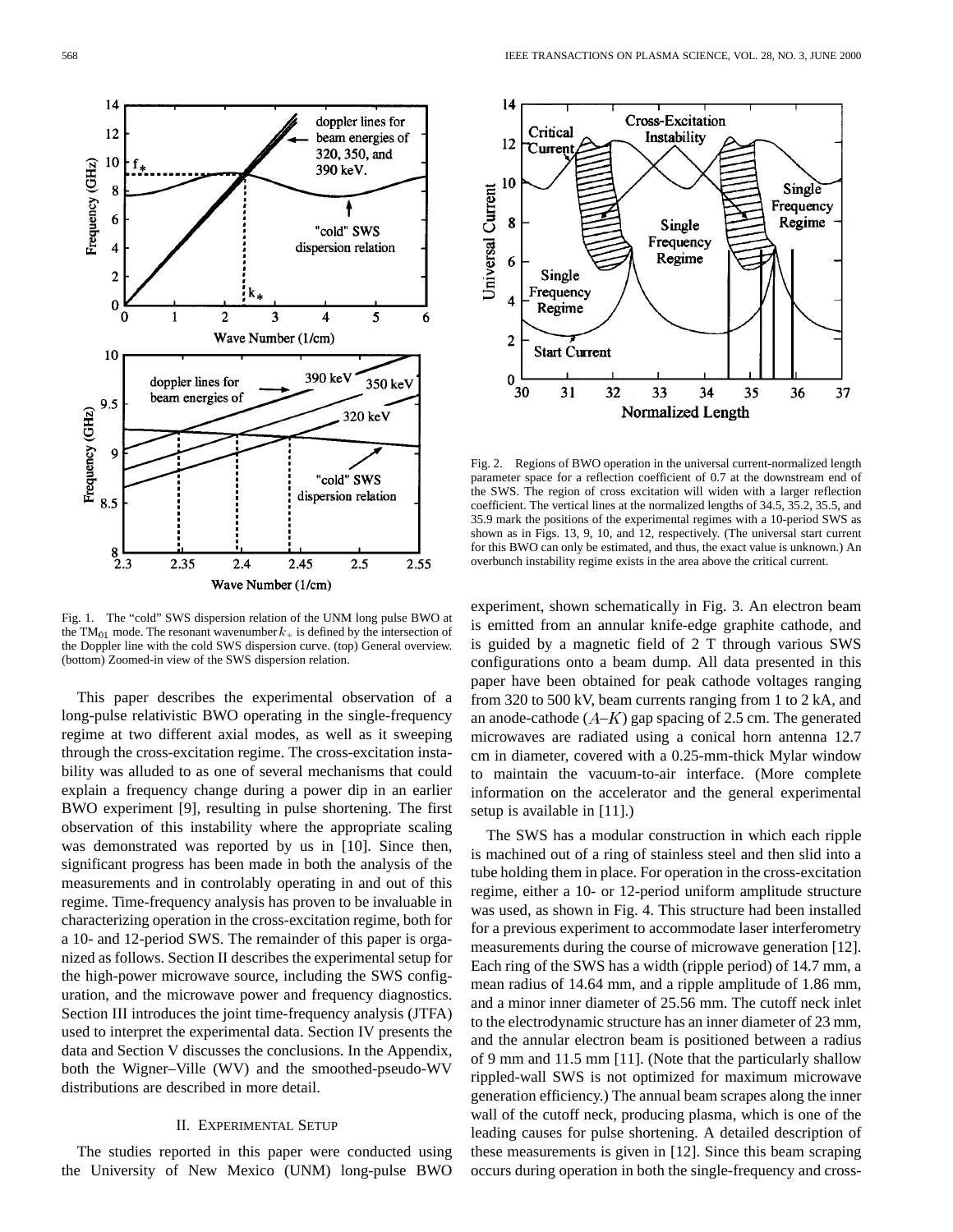

Fig. 3. Cross-sectional diagram of the long-pulse BWO.



Fig. 4. Configuration of the uniform slow-wave structure. 1) Electron beam. 2) Anode of the  $A-K$  gap. 3) Cutoff neck. 4) Periodic ripple structure. 5) Impedance matching ring.

excitation regimes, it is not responsible for the cross-excitation instability.

Fig. 5 presents the setup used for microwave power and frequency measurements. The detector antenna, a short, open-ended section of WR-90 waveguide, is placed in the far-field region of the  $TM<sub>01</sub>$ -mode radiation pattern at an angle of 25° from the centerline of the conical horn antenna. The BWO radiates in the  $TM_{01}$  mode in both the single-frequency and cross-excitation regimes. A directional coupler, semirigid coaxial cable, and coaxial attenuators reduce the microwave signal received by the detector antenna. The signal from the detector antenna is split into two signals using a power divider, one path that enters a crystal detector for power measurement, and the other heterodyned with a known local oscillator (LO) signal for frequency determination. In order to determine the microwave frequency more precisely, initial frequency measurements were taken using various LO frequencies. The attenuation of the microwave diagnostic components were calibrated using an HP8720D network analyzer, and the measurements are transferred to a personal computer using LabVIEW, taking into account the different attenuation values for various frequencies. Waveforms of the cathode voltage



Fig. 5. Microwave power and frequency diagnostic setup for both the single frequency and cross-excitation regime. 1) Conical horn antenna. 2) 0.25-mm-thick Mylar window. 3) Open-ended  $x$ -band waveguide section. 4) 20-dB directional coupler, with termination and X-band to coaxial adapter. 5) Microwave absorbing material. 6) 17 m of RG402/U (EZ141) semirigid coaxial cable. 7) Shielded measurement room. 8) dc to 12.4 GHz attenuators. 9) 6-dB power splitter. 10) 0.01 to 18 GHz crystal detector. 11) 0.4 m of RG402/U (EZ141) semirigid coaxial cable. 12) 8–12 GHz double-balanced mixer. 13) Local oscillator. 14) Four-channel oscilloscope with a bandwidth of 1 GHz.

and beam current during microwave generation are presented in Fig. 6 for both the single-frequency and cross-exatation regimes, respectively. Microwaves are generated during the rising part of the voltage pulse, thus, for the calculation of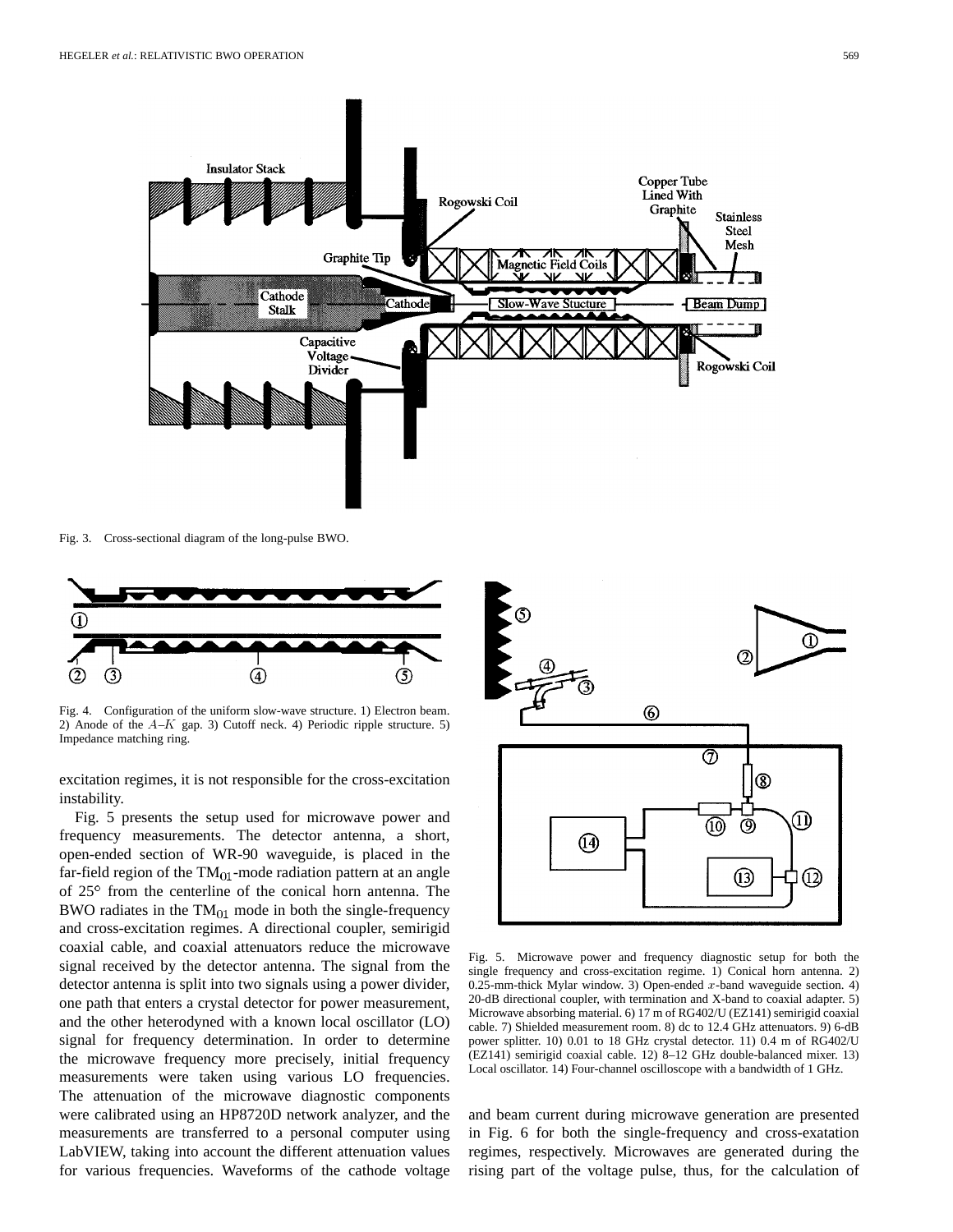

Fig. 6. Waveforms of the cathode voltage and beam current, overlaid with the microwave pulse. (top) BWO operation in a single-frequency mode. (bottom) Cross-excitation regime. The waveforms are obtained with a 10-period SWS. 1) Cathode voltage. 2) Electron beam current. 3) Microwave pulse.

the resonant wavenumber,  $k_{*}$  (see Fig. 1) the beam voltage is averaged for the duration of the microwave pulse. The current and voltage pulse shape presented in Fig. 6 are comparable in both the single-frequency and cross-excitation cases, except for the amplitudes of the voltage and current pulse. The microwave pulse starts at  $t = 0$ , for a duration of 50–70 ns, while the beam voltage rises at a rate of 2.3 kV/ns. Unlike in gyrotrons, where the output mode is extremely sensitive to the beam voltage, the frequency output of an intense beam BWO is only slightly dependent on the voltage amplitude. An increase of the  $A-K$ gap voltage leads to a rise in the beam current amplitude that will also increase the space charge in the beam. Although a larger beam voltage tends to increase the microwave frequency, the larger space charge counteracts this; thus, only a modest increase of the microwave frequency is observed. In fact, the drift in the frequency as a function in time can be attributed to the time-dependent change in voltage and current. Note that the two axial modes have been observed only when the shallow uniform ripple amplitude SWS is used. Other deeper ripple amplitude SWS's operate only in the single-frequency mode, even for cases where the cathode voltage rises at rates of 3 kV/ns.

# III. JOINT TIME-FREQUENCY ANALYSIS APPLIED TO THE CROSS-EXCITATION REGIME

In previous frequency measurements, the heterodyned signal was separated into 10 segments, and a simple Fourier transform of each segment was used to identify the major frequency components. Although this technique identifies frequency changes over the entire microwave signal, it loses the time information within the segment (or time window). In single-frequency operation, this not a concern. However, if there is a significant change in the microwave frequency, this loss of time information can lead to a misinterpretation of the data. Therefore, JTFA is used to better understand the frequency signal. The use of JTFA in the HPM community was first suggested by a group at the Israel Institute of Technology, Haifa, [13] and independently by a group at the University of Michigan [14]. We have tested various distributions for the JTFA to accurately display the temporal frequency measurements of the cross-excitation regime, which is the competition between (simultaneous presence of) two axial  $TM_{01}$  modes. The data presented in the next section are analyzed with a smoothed-pseudo WV (SPWV) distribution that is described in the Appendix.

### IV. RESULTS AND DISCUSSION

Although the beam voltage increases over the course of the microwave pulse, as discussed in Section II, the BWO clearly sweeps through the cross-excitation regime since 1) the shape of the beam voltage is identical for the single-mode and crossexcitation regimes; 2) the cross-excitation instability is accessible only with the unique SWS as described in Section II—it is a consequence of the fact that the beam-to-start current ratio is slightly above unity. Other deeper ripple amplitude uniform SWS's do not show this kind of behavior since the start current is significantly lower (see Fig. 2) for the same time-dependent voltage behavior; 3) the JTFA of the microwave frequency signal does not necessarily show a frequency overlap for the case of mode hopping due to a beam voltage change; and 4) a large variation of the BWO beam voltage generates only a gradual drift in frequency. The data and discussion presented below are based on a series of approximately 100 shots taken with a 10- and 12-period uniform amplitude SWS at various beam voltages and currents. Out of these measurements, about 40 shots showed evidence of operation in the cross-excitation regime. Fig. 7 presents data representative of operation in the cross-excitation regime for the 12-period SWS. The experimental parameters of this shot are a peak diode voltage  $(V_{\rm diode, \, pk})$  at the time of microwave generation of 400 kV and an average beam current  $(I_{\text{beam, avg}})$  of 1.8 kA. The normalized length for this case is  $k_*L = 41.3$ . Note that microwaves are produced on the rising edge of the UNM long-pulse accelerator voltage, whereas the diode voltage at the start of the microwave pulse is approximately 90% of  $V_{\text{diode, pk}}$ . As can been seen from Fig. 7, the radiated power initially rises to 22 MW at an output frequency of about 9.1 GHz. Approximately 5 ns after the peak power is reached, the power rapidly decreases as the second axial mode within the SWS begins to grow. It is observed that two modes beat simultaneously for a period of 5 ns, after which point the highest radiated power occurs at a frequency of about 9.5 GHz. This second mode results in a considerably more efficient beam-to-microwave energy conversion. Note that in all cross-excitation results the frequency of the initial mode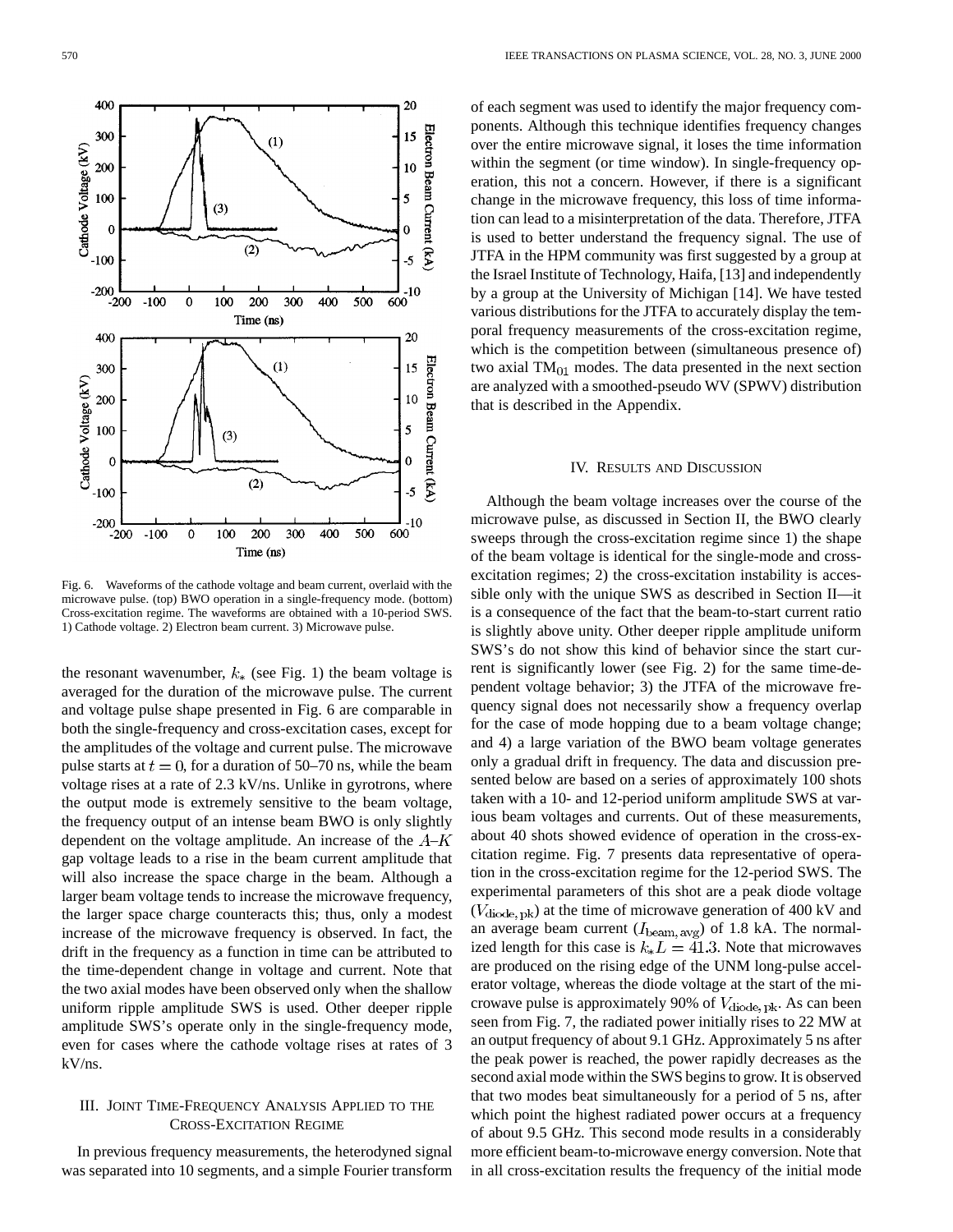

Fig. 7. Evidence of the cross-excitation instability. Top: Heterodyned frequency signal with a LO frequency of 8.9 GHz. Second from top: SPWV time-frequency distribution. Second from bottom: Microwave power. Bottom: Relative power in dB at the two mean frequencies of 9.11 and 9.45 GHz.  $(V_{\rm diode, pk} = 400 \text{ kV}, I_{\rm b, avg} = 1.8 \text{ kA}, \text{and } k_*L = 41.3, \text{using a 12-period}$ SWS.)



Fig. 8. Data illustrating single mode operation. Top: Heterodyned frequency signal with a LO frequency of 8.9 GHz. Second from top: SPWV time-frequency distribution. Second from bottom: Microwave power. Bottom: Relative power in dB at the mean frequency of 9.43 GHz. ( $V_{\rm diode, pk} = 350 \text{ kV}$ ,  $I_{\rm b, avg} = 1.2$ kA, and  $k_*L = 42.3$ , using a 12-period SWS.)

is lower than the frequency of the second mode, since the diode voltage increases during the duration of the microwave pulse.

When the diode voltage is decreased to 350 kV, which also decreases the beam current to 1.2 kA, the normalized length  $k_*L$ is shifted to 42.3, and the ratio of the beam current to start-oscillation current  $\chi$  is reduced compared to the previous case. In this single-frequency regime (see Fig. 8), the frequency varies slightly from 9.43–9.5 GHz owing to an increase of the diode voltage during microwave generation. The maximum radiated power is less than the data shown in Fig. 7 since the beam energy is reduced. In addition, it is evident from Figs. 7 and 8 that the maximum beam-to-microwave energy conversion efficiency



Fig. 9. Cross-excitation instability measured with a 10-period SWS. Top: Heterodyned frequency signal with a LO frequency of 9 GHz. Middle: SPWV time-frequency distribution. Bottom: Relative power in dB at the two mean frequencies of 9.21 and 9.57 GHz. ( $V_{\rm diode, \, pk} = 350$  kV,  $I_{\rm b, \, avg} = 1.2$  kA, and  $k_* L = 35.2.$ 



Fig. 10. Cross-excitation instability measured with a 10-period SWS. Top: Heterodyned frequency signal with a LO frequency of 9 GHz. Middle: SPWV time-frequency distribution. Bottom: Relative power in dB at the two mean frequencies of 9.05 and 9.41 GHz. ( $V_{\rm diode, \, pk}$  = 340 kV,  $I_{\rm b, \, avg}$  = 1.2 kA, and  $k_* L = 35.5.$ )

in single-mode operation is greater than in the cross-excitation regime.

Operation in the cross-excitation regime is also observed when the BWO is fitted with a shorter SWS that consists of 10 periods. Figs. 9–11 present a variety of data with similar normalized lengths  $k_*L$  of 35.2–35.5. With slight variations of the beam voltage and current parameters, large changes in the operation in the cross-excitation regime are evident. Fig. 9 presents data in the cross-excitation regime where the two axial modes have similar maximum power levels. Fig. 10 presents data in the cross-excitation regime where the initial axial mode has a lower power level compared with the second axial mode, and Fig. 11 illustrates the opposite case.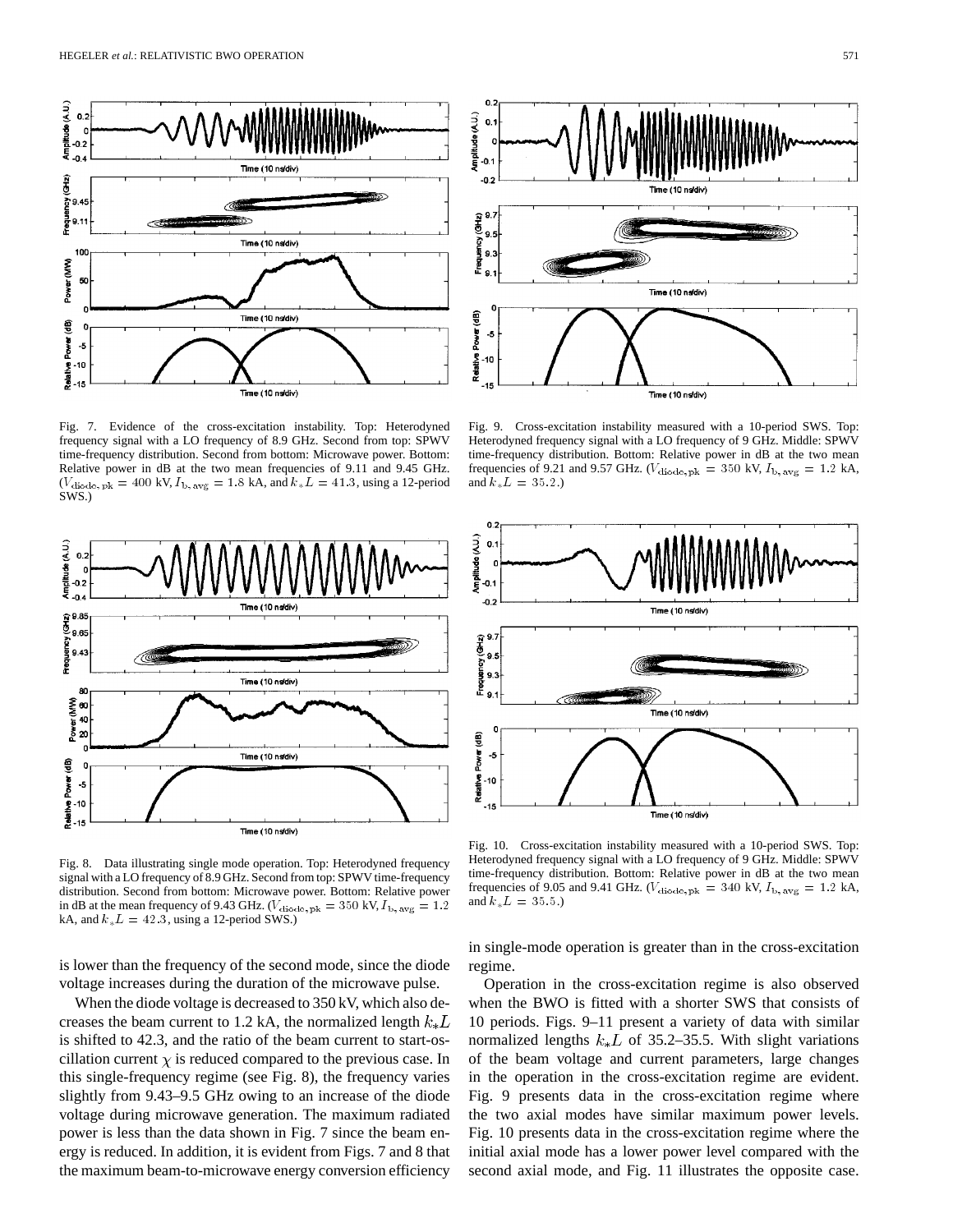

Fig. 11. Cross-excitation instability measured with a 10-period SWS. Top: Heterodyned frequency signal with a LO frequency of 9 GHz. Middle: SPWV time-frequency distribution. Bottom: Relative power in dB at the two mean frequencies of 9.19 and 9.54 GHz. ( $V_{\rm diode, \, pk}$  = 340 kV,  $I_{\rm b, \, avg}$  = 1.1 kA, and  $k_* L = 35.5.$ )



Fig. 12. Low-frequency single-mode operation measured with a 10-period SWS. Top: Heterodyned frequency signal with a LO frequency of 9 GHz. Middle: SPWV time-frequency distribution. Bottom: Relative power in dB at the mean frequency of 9.2 GHz. ( $V_{\rm diode, \, pk} = 320$  kV,  $I_{\rm b, \, avg} = 1.0$  kA, and  $k_* L = 35.9.$ 

Although the universal start current for this BWO can only be estimated, and thus, a direct comparison with the original modeling results is not possible, the experimental data for the 10-period SWS at the normalized lengths  $k_*L$  are consistent with the position of the cross-excitation instability region (see Fig. 2). Single-mode operation with the 10-period SWS is obtained when the diode voltage is either decreased or increased compared to the value of  $V_{\text{diode, pk}}$  corresponding to operation in the cross-excitation regime. Lowering the diode voltage will lead to single-frequency operation at the lower axial mode (see Fig. 12), and increasing the diode voltage will lead to single-frequency operation at the higher axial mode (see Fig. 13). Pulse shortening due to cross excitation has not been observed. On average, the microwave pulse duration in



Fig. 13. High-frequency single-mode operation measured with a 10-period SWS. Top: Heterodyned frequency signal with a LO frequency of 9 GHz. Middle: SPWV time-frequency distribution. Bottom: Relative power in dB at the mean frequency of 9.5 GHz. ( $V_{\rm diode, \, pk} = 390$  kV,  $I_{\rm b, \, avg} = 1.7$  kA, and  $k_* L = 34.5.$ 

the cross-excitation regime is equal to or slightly larger than for the case with a single frequency. Since the power amplitude decreases during the simultaneous beating of the two axial modes in the cross-excitation regime, the microwave energy for the single frequency case is greater.

## V. CONCLUSION

We have presented data where an intense relativistic electron beam-driven BWO operates in the single-frequency regime at one of two neighboring axial modes, and we have demonstrated how slight changes in the beam parameters can lead to operation in the cross-excitation regime, where the onset of one mode nonlinearly decreases the start conditions for a neighboring mode, and mode competition results. The scaling of this behavior is consistent with nonlinear simulations presented earlier, and the observations support the validity of those models. Time-frequency analysis was used to interpret the frequency output of the source, and was critical to identifying the coexistence in time between the two axial modes. This is a rich area of nonlinear physics that needs to be further explored. Future work will study the factors that contribute to the temporal coexistence of the modes, yielding some insight into mode saturation and/or electron trapping. Although operation in the cross-excitation regime is less efficient that single-frequency operation, it may prove useful to future HPM effects studies.

#### APPENDIX I

For the JTFA we explored several methods, such as wavelets, smoothed-pseudo-Wigner–Ville distributions, spectrograms, and Gabor distributions [15]–[24]. These distributions were selected based upon their ability to discriminate frequency overlap in time. Each of the JTFA techniques was evaluated with "artificial data" that was generated from two single-frequency signals. By "artificial data" we mean analytic signals that were generated numerically and looked similar to the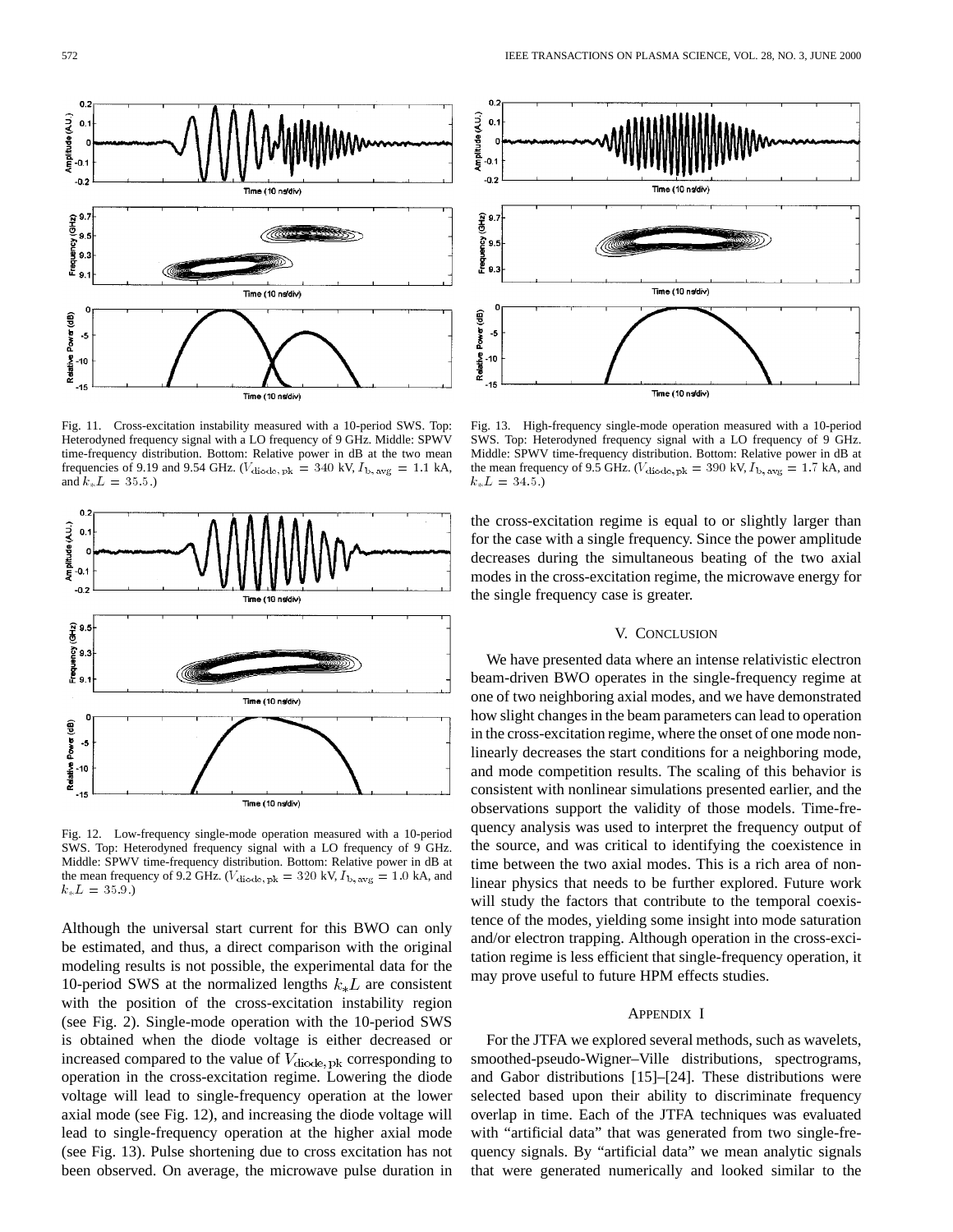

Fig. 14. Artificial data used for calibration of the JTFA. Top: "Heterodyned" frequencies of 100 MHz and 450 MHz with no overlap and a local oscillator frequency of 9 GHz. Middle: SPWV time-frequency distribution. Bottom: Relative power in dB at the two mean instantaneous frequencies of 9.1 and 9.45 GHz.

experimentally obtained heterodyned signals. At the beginning and end of the artificial data, a low-amplitude random signal was added to simulate measurement noise, and each frequency signal was amplitude modulated with a cosine distribution. Using the various JTFA techniques described above to analyze the artificial data with a known frequency overlap in time, the WV distribution yielded the most accurate representation of the overlap in energy content of the signals. For a clearer representation of the frequency overlap, the interference terms from the time-frequency distribution were eliminated using a SPWV distribution. The time smoothing carried out by the SPWV reduces the interference terms, but also decreases the time-frequency resolution. The most accurate analysis of the artificial data without interference terms from the JTFA was obtained using a sinusoidal window of 79 points (with 5 points equaling 1 ns) for time smoothing, and a Gaussian window of 79 points for frequency smoothing. Figs. 14 and 15 show the results of the JTFA with a SPWV distribution for 0 ns and 5 ns overlap, respectively. The relative power plots in Figs. 14 and 15 explicitly indicate the amount of time that the two axial modes coexist. (A LO frequency of 9.0 GHz was used in the artificially generated data.) Since the data in these two figures is artificially generated, we do not display an overall power envelope. Similar figures are presented in the results and discussion section that show the relative power plots in addition to the overall measured power envelope. Since the relative power plots are expressed in dB and track the power content for a fixed frequency, there may be little resemblance between the relative power plot and the overall power envelope.

The analytic single used in this analysis  $x_a(t)$  is given by

$$
x_a(t) = x(t) + jHT[x(t)]
$$
 (A1)

where  $HT$  is the Hilbert transform of  $x(t)$ . This transformation will remove the negative frequency values and double the pos-



Fig. 15. Artificial data used for calibration of the JTFA. Top: "Heterodyned" frequencies of 100 MHz and 450 MHz with a 5 ns overlap and a local oscillator frequency of 9 GHz. Middle: SPWV time-frequency distribution. Bottom: Relative power in dB at the two mean instantaneous frequencies of 9.1 and 9.45 GHz.

itive ones when a Fourier transform of  $x(t)$  is taken. The WV distribution is defined as

$$
W_x(t,\nu) = \int_{-\infty}^{+\infty} x\left(t + \frac{\tau}{2}\right) x^* \left(t - \frac{\tau}{2}\right) e^{-j2\pi\nu t} d\tau. \tag{A2}
$$

However, many interference terms are present due to the bilinearity of the WV distribution. Two points of the time-frequency distribution interfere with each other and create a third point, at a frequency that is proportional to the distance between these points. The interference terms are shown in the following equation:

$$
W_{x+y}(t, \nu) = W_x(t, \nu) + W_y(t, \nu) + 2\text{Re}[W_{x,y}(t, \nu)]
$$
 (A3)

where the interference term,  $W_{x,y}$  is defined by

$$
W_{x,y}(t,\nu) = \int_{-\infty}^{+\infty} x\left(t + \frac{\tau}{2}\right) y^* \left(t - \frac{\tau}{2}\right) e^{-j2\pi\nu t} d\tau.
$$
\n(A4)

For a clearer representation of the frequency overlap, the SPWV distribution is used:

SPWV<sub>x</sub>(t, 
$$
\nu
$$
) =  $\int_{-\infty}^{+\infty} h(\tau) \int_{-\infty}^{+\infty} g(s-t)x \left(s + \frac{\tau}{2}\right)$   
 $\cdot x^* \left(s - \frac{\tau}{2}\right) e^{-j2\pi \nu t} ds d\tau$  (A5)

where  $h(t)$  is the frequency-smoothing window and  $g(t)$  is the time-smoothing window.

Several sinusoidal and Gaussian-based frequency-smoothing and time-smoothing windows have been evaluated for the SPWV distribution. All the SPWVs described in this paper use a sinusoidal window for time-smoothing and a Gaussian window for frequency smoothing, each with the same window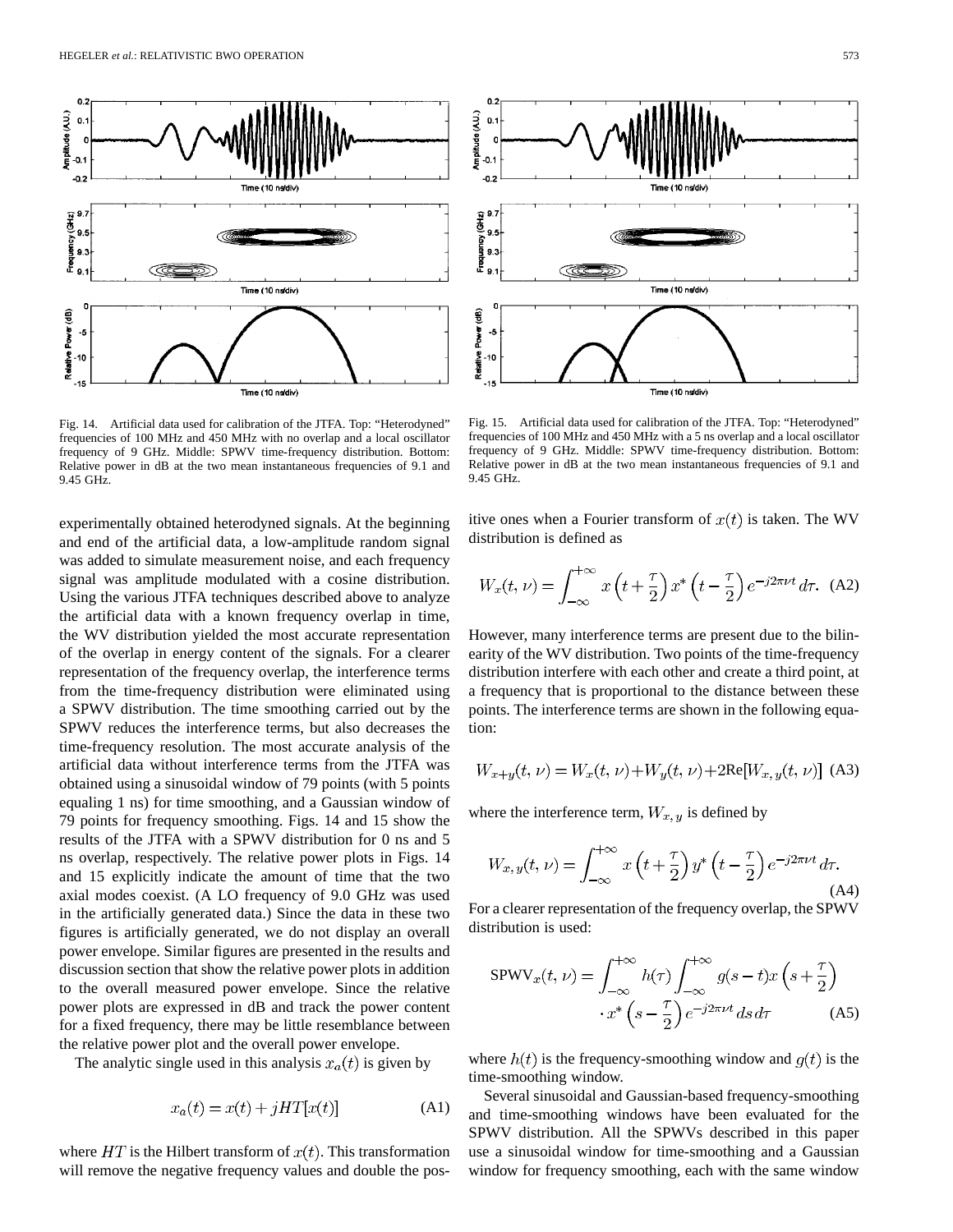

Fig. 16. Artificial data used for calibration of the JTFA. Top: "Heterodyned" frequencies of 100 MHz and 450 MHz with a 5 ns overlap and a local oscillator frequency of 9 GHz. Bottom: WV time-frequency distribution with interference terms.

Time (10 ns/div)

width of 79 points. (Note that SPWV results for sinusoidal and Gaussian-based time-smoothing windows are very similar.)

An example of the WV distribution with interference terms is shown in Fig. 16. The artificial frequency data used in this figure is identical to the one of Fig. 15. Although the WV distribution shows the same mean instantaneous frequencies of 9.1 and 9.45 GHz as the SPWV distribution, the overlap region of both frequency signals is not observable due to the interference terms.

#### **REFERENCES**

- [1] J. A. Nation, "On the coupling of an high-current relativistic electron beam to a slow wave structure," *Appl. Phys. Lett.*, vol. 17, pp. 491–494, 1970.
- [2] V. I. Kurilko, V. I. Kucherov, A. D. Ostrovskii, and Yu. V. Thach, "Stability of a relativistic electron beam in a periodic cylindrical waveguide," *Sov. Phys. Tech. Phys.*, vol. 24, pp. 1451–1454, 1979.
- [3] J. A. Swegle, J. W. Poukey, and G. T. Leifeste, "Backward-wave oscillators with rippled wall resonators: Analytic theory and numerical-simulation," *Phys. Fluids*, vol. 28, pp. 2882–2894, 1985.
- [4] J. A. Swegle, "Approximate treatment near resonance of backward and traveling wave tubes in the compton regime," *Phys. Fluids*, vol. 28, pp. 3696–3702, 1985.
- [5] B. Levush, T. M. Antonsen Jr., A. Bromborsky, W. R. Lou, and Y. Carmel, "Theory of relativistic backward-wave oscillators with end reflections," *IEEE Trans. Plasma Sci.*, vol. 20, pp. 263–280, 1992.
- [6] L. D. Moreland, E. Schamiloglu, R. W. Lemke, A. M. Roitman, S. D. Korovin, and V. V. Rostov, "Enhanced frequency agility of high-power relativistic backward wave oscillators," *IEEE Trans. Plasma Sci.*, vol. 24, pp. 852–858, 1996.
- [7] A. N. Vlasov, G. S. Nusinovich, and B. Levush, "Effect of the zero spatial harmonic in a slow electromagnetic-wave on operation of relativistic backward-wave oscillators," *Phys. Plasmas*, vol. 4, pp. 1402–1412, 1997.
- [8] G. S. Nusinovich, "Mode interaction in gyrotrons," *Int. J. Electron.*, vol. 51, pp. 457–474, 1981.
- [9] J. A. Swegle, R. A. Anderson, J. F. Camacho, B. R. Poole, M. A. Rhodes, E. T. Rosenbury, and D. L. Shaeffer, "Scaling studies and time-resolved microwave measurements on a relativistic backward-wave oscillator," *IEEE Trans. Plasma Sci.*, vol. 21, pp. 714–724, 1993.
- [10] C. Grabowski, E. Schamiloglu, C. T. Abdallah, and F. Hegeler, "Observation of the cross-excitation instability in a relativistic backward wave oscillator," *Phys. Plasmas*, vol. 5, pp. 3490–3492, 1998.
- [11] C. Grabowski, J. M. Gahl, and E. Schamiloglu, "Electron-emission from slow-wave structure walls in a long-pulse, high-power backward-wave oscillator," *IEEE Trans. Plasma Sci.*, vol. 25, pp. 335–341, 1997.
- [12] F. Hegeler, C. Grabowski, and E. Schamiloglu, "Electron density measurements during microwave generation in a high power backward wave oscillator," *IEEE Trans. Plasma Sci.*, vol. 26, pp. 275–281, 1998.
- [13] I. Cohen, S. Raz, and D. Malah, "Time-frequency analysis and noise suppression with shift-invariant wavelet packets," in *Ultra-Wideband, Short Pulse Electromagnetics 4*, Heyman *et al.*, Eds. New York: Kluwer Academic/Plenum, 1999, pp. 401–408.
- [14] C. W. Peters, R. L. Jaynes, Y. Y. Lau, R. M. Gilgenbach, W. J. Williams, J. M. Hochman, W. E. Cohen, J. I. Rintamaki, D. E. Vollers, and T. A. Spencer, "Time-frequency analysis of modulation of high-power microwaves by electron-beam voltage fluctuations," *Phys. Rev. E*, vol. 58, pp. 6880–6883, 1998.
- [15] L. Cohen, "What is a multicomponent signal," in *Proc. IEEE Int. Conf. on Acoust., Speech Signal Processing (ICASSP-92)*, Mar. 1992, pp. 113–116.
- [16] , *Time-Frequency Analysis*. New York: Prentice-Hall, 1995.
- [17] B. Boashash, Ed., *Time-Frequency Signal Analysis*, Melbourne: Longman Chesire, 1992.
- [18] S. Qian and D. Chen, "Joint time-frequency analysis," *IEEE Signal Processing Mag.*, vol. 16, pp. 52–67, 1999.
- [19] S. Mallat, *A Wavelet Tour of Signal Processing*. New York: Academic, 1998.
- [20] G. Strang and T. Nguyen, *Wavelets and Filter Banks*. Wellesley, MA: Wellesley-Cambridge, 1996.
- [21] O. Rioul and M. Vetterli, "Wavelets and signal processing," *IEEE Signal Processing Mag.*, vol. 8, pp. 14–38, 1991.
- [22] S. D. Meyers, B. G. Kelly, and J. J. O'Brien, "An introduction to wavelet analysis in oceanography and meterology," *Month. Weather Rev.*, vol. 121, pp. 2858–2866, 1993.
- [23] I. Daubechies, *Ten Lectures on Wavelets*. New York: SIAM, 1992.
- [24] F. Auger, P. Flandrin, P. Goncalves, and O. Lemoine, "Tutorial: Time-frequency toolbox for use with Matlab," Centre National de la Recherche Scientifique (CNRS) and Rice University, Available at http://crttsn.univ-nantes.fr/~auger/tftb.html, 1995–1996.



**Frank Hegeler** (S'91–M'95) was born in Oldenburg, Germany, in 1965. He received the Dipl.-Ing. degree in electrical engineering from Fachhochschule Wilhelmshaven in 1989, and the M.S.E.E. and Ph.D. degrees from Texas Tech University, Lubbock, in 1991 and 1995, respectively.

From June 1995 to March 1997, he was with the Department of Electrical and Computer Engineering, Kumamoto University, Japan, as a Visiting Associate Professor. He joined the Department of Electrical and Computer Engineering, University of New

Mexico, Albuquerque, in 1997, and is presently a Research Assistant Professor. He has authored or coauthored 8 refereed journal and 24 conference papers, and an article on plasma switches for the *Wiley Encyclopedia of Electrical and Electronics Engineering.* His interests are plasma diagnostics, high-power microwave sources, nonthermal atmospheric-pressure plasma reactors, microwaves for wireless communication, dielectric surface breakdown, and basic and applied pulsed power.

**Michael D. Partridge** (S'99) received the B.S. degree in physics and the M.S. degree in electrical engineering from the University of New Mexico, Albuquerque, NM, in 1998 and 2000, respectively.

From 1996 to 1998, he worked as a Research Assistant with the University of New Mexico (UNM) Department of Physics and Astronomy developing nuclear medicine digital imaging equipment. In 1998, he also worked as a Teaching Assistant for the junior and senior physics laboratories at UNM. Since 1999, he has worked as a Research Assistant with the Department of Electrical and Computer Engineering, UNM Pulsed Power and Plasma Science Laboratory. His research interests are time-frequency analysis and broad-band wireless channel equalization. He is presently with Aerospace Corporation.